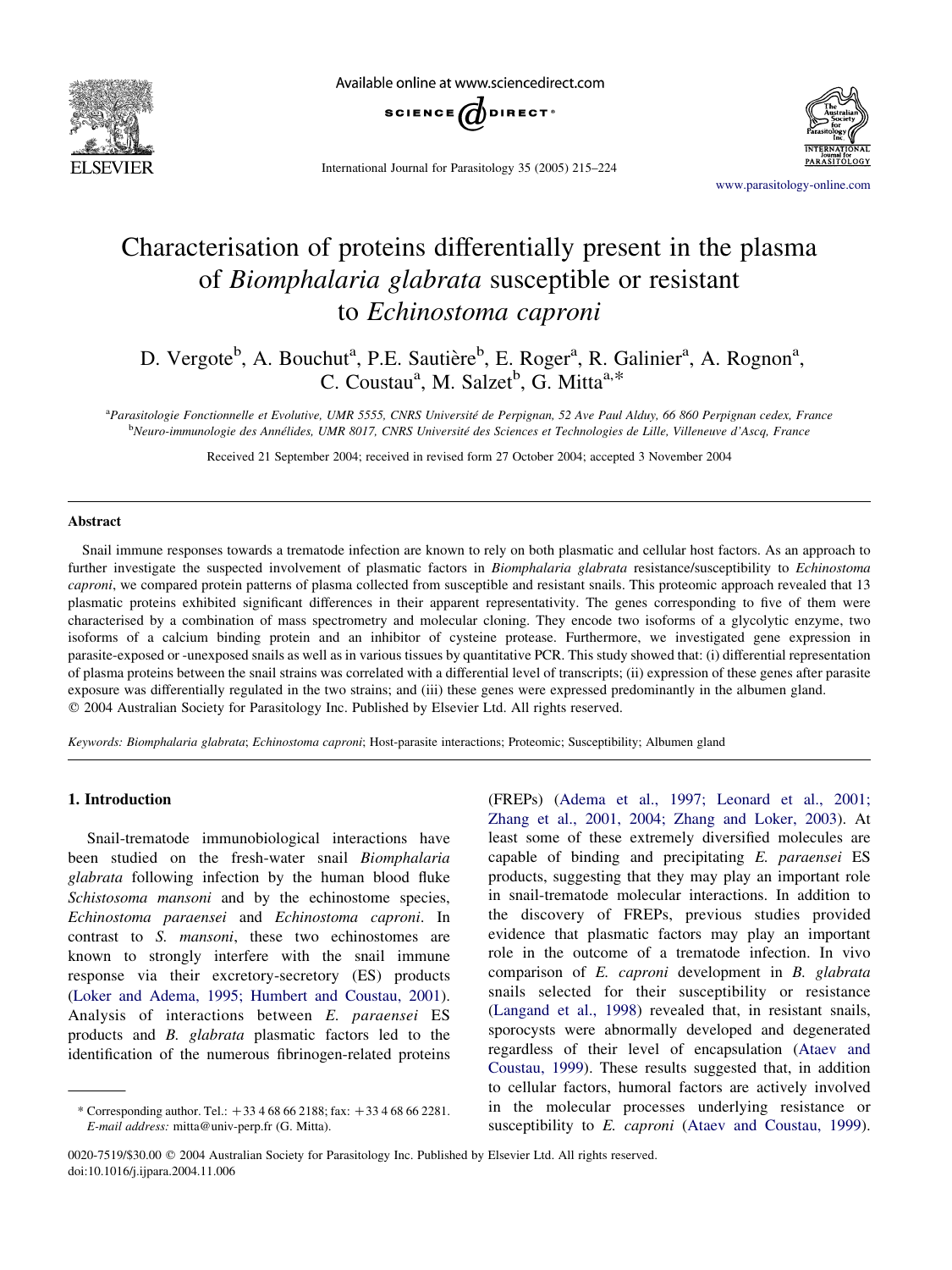Except for the presence of FREPs, virtually nothing is known on the composition of plasma, and plasmatic factors remain uncharacterised.

In the present study, we addressed the question of potential constitutive differences between plasma factors of resistant and susceptible snails. We used, for the first time in this model, a proteomic approach aimed at: (i) identifying proteins differentially represented in the plasmas of susceptible and resistant snails; (ii) characterizing the genes encoding these proteins; and (iii) analyzing their expression p.i. and in a range of tissues.

#### 2. Material and methods

#### 2.1. Biomphalaria glabrata strains and plasma preparation

Biomphalaria glabrata snails used in this study belonged either to the unselected Bg.Bra stock originating from Brazil ([Guillou et al., 2004\)](#page-8-0), or to the EAF-S or CB-R strains selected, respectively, for their susceptibility or resistance to E. caproni [\(Langand et al., 1998; Humbert and Coustau,](#page-8-0) [2001\)](#page-8-0). At the time of the study, the percentages of adult snails susceptible to E. caproni were: Bg.Bra $=70\%$ , EAF- $S = 98\%$  and CB-R = 1%.

Hemolymph was extracted from the headfoot of 1,000 uninfected EAF-S and 1,000 uninfected CB-R snails according to standard procedure [\(Sminia and Barendsen,](#page-9-0) [1980\)](#page-9-0) and immediately placed on ice. Approximately 100 ml of hemolymph were recovered from each strain and centrifuged at  $800 \times g$  for 10 min at 4 °C. The supernatant (plasma) was collected, centrifuged at  $20,000 \times g$  for 20 min at 4 °C and filtered using a stirred ultrafiltration cell with a cut-off 500 kDa (Millipore). The filtered plasma was then stored at  $-80$  °C until use.

#### 2.2. Experimental infection

The parasite E. caproni ([Jeyarasingam et al., 1972\)](#page-8-0) was maintained in Bg.Bra snails and mice (SWISS OF1 stock) as described previously (Trouvé [et al., 1996\)](#page-9-0). For one experiment, adult EAF-S and CB-R snails (measuring  $9-14$  mm in shell diameter) were exposed to E. caproni infection according to previously described procedures ([Guillou et al., 2004\)](#page-8-0). Ten individuals from each strain were collected at 3, 6, 12, 24, 48 and 96 h post-exposure and frozen in liquid nitrogen until RNA extraction.

#### 2.3. Two-dimensional gel electrophoresis

#### 2.3.1. Plasmatic protein extracts

Plasmatic proteins were precipitated by adding four volumes of a solution containing 10% trichloroacetic acid, 0.07% b-mercaptoethanol in acetone to 3 or 9 ml of plasma (for analytical or preparative electrophoresis, respectively). After 1 h at  $-20$  °C, proteins were pelleted by centrifugating

at  $15,000 \times g$  for 30 min at 4 °C. Four volumes of acetone containing 0.07% b-mercaptoethanol were added to the pellet and incubated 1 h at  $-20$  °C. After centrifugation  $(15,000 \times g$  for 30 min at 4 °C), the pellet was air-dried and incubated 90 min at room temperature in 350 µl of 'lysis' buffer (9 M urea, 2% Triton X-100 and 10 mM Dithiothreitol (DTT) ([Wu et al., 2000\)](#page-9-0).

#### 2.3.2. Isoelectrofocusing (IEF)

IEF for the 2D gel electrophoresis was performed using the IEFCell system<sup>™</sup> (Biorad). Immobilised pH 3–10 nonlinear gradient (IPG) strips were rehydrated with the  $350 \mu l$ of protein extracts to which 0.2% v/v Bio-lyte (pH 3–10:pH 5–8:pH 7–9, 1:1:2, Biorad) were added. Passive rehydration was performed for 5 h at 20 $\degree$ C, followed by an active rehydration at 50 V for 14 h at 20 °C. Isoelectrofocusing was raising gradually until 8,000 V and running until 90,000 V h at 20  $\degree$ C. Strips were then incubated twice with 130 mM DTT in equilibration buffer (6 M urea, 375 mM Tris–HCl, 2% SDS, 20% glycerol, 0.02% Coomassie blue G-250, pH 8.8) for 15 min according to Wu ([Wu et al.,](#page-9-0) [2000\)](#page-9-0). Proteins were then carbamidomethylated for 15 min (135 mM iodoacetamide in equilibration buffer).

#### 2.3.3. SDS-PAGE

IPG strips<sup> $m$ </sup> were transferred on a 12% polyacrylamide gel containing 0.8% of cross-linker piperazine diacrylamide in a 0.5% agarose low melting point gel. Electrophoresis were performed in Tris/Glycine/SDS buffer according to the conditions defined by O'Farrell [\(O'Farrell, 1975\)](#page-9-0). Proteins were separated 1 h at 30 V and then at 200 V until Coomassie blue has reached the bottom of the gel. After electrophoresis, gels were silver stained according to a modified protocol of Morrissey ([Morrissey, 1981](#page-9-0)) or Coomassie blue stained according to Neuhoff [\(Neuhoff](#page-9-0) [et al., 1988](#page-9-0)).

#### 2.3.4. 2D image analysis

Three gels per condition were analyzed using the Progenesis<sup> $M$ </sup> v1.5 software program (Nonlinear dynamics, Newcastle upon Tyne, UK). Analysis protocol included spot detection and filtering, whole image warping on a reference gel, background subtraction, average gel creation, spot matching and volume normalization against total volume of all protein spots present in the gel. Each analysis step was manually validated. Statistical significance was assessed using a Student's t-test.

#### 2.4. Protein identification

#### 2.4.1. In-gel digestion for mass spectrometry

Proteins of interest were excised and gel pieces were washed in 25 mM ammonium bicarbonate/50% acetonitrile. After drying, gel pieces were placed for 30 min on ice in 50 µl of protease solution (sequence grade modified trypsin, Promega, at 0.02 mg/ml in 25 mM ammonium bicarbonate).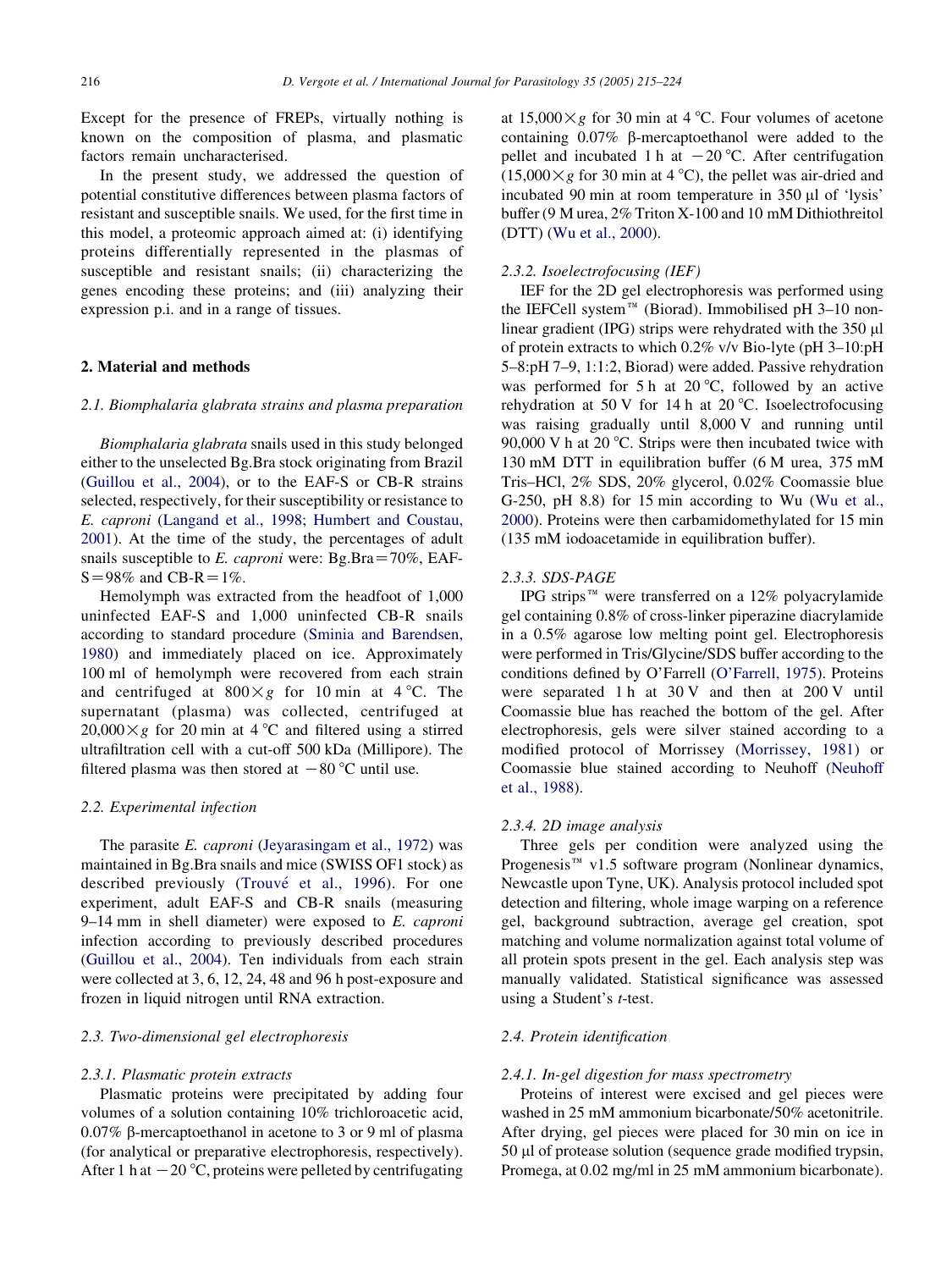<span id="page-2-0"></span>Excess protease solution was then removed and replaced by 50 ml of 25 mM ammonium bicarbonate. Digestion was performed at  $30^{\circ}$ C overnight. Peptide extraction was performed twice for 15 min with 50% acetonitrile/1% trifluoroacetic acid (TFA) for further Matrix-Assisted Laser Desorption/Ionization-Time of Flight Mass Spectrometry (MALDI-ToF MS) analysis or with 50% acetonitrile/1% formic acid for further ESI-MS-MS (Electro Spray Ionization-Mass spectrometry-Mass spectrometry) analysis. Trypsin digests were then lyophilised in a SpeedVac concentrator (Savant) and resuspended in 5  $\mu$ of 0.1% TFA or 0.1% formic acid.

# 2.4.2. MALDI-ToF MS

MALDI-ToF MS analysis of trypsin digests was performed on a Voyager DE Pro<sup>™</sup> (Applied Biosystems) in reflector mode at an accelerating voltage of 20 kV. One microliter of trypsin digests was spotted on 1 µl of dried a-cyano-4-hydroxycinnamic acid (HCCA, 15 mg/ml in acetone) and covered with 1 ul of HCCA (10 mg/ml in 70% acetonitrile/0.1% TFA). About 300 laser shots were accumulated to obtain the final spectrum. Peptide masses were determined after peak smoothing and internal calibration using the two autolysis trypsin fragment  $[M+$  $H$ <sup>+</sup> = 2211.1 and 842.51 Da.

#### 2.4.3. ESI-MS-MS analysis

After desalting by on reversed-phase C18 Zip-Tip microcolumn (Millipore, Bedford, MA, USA), samples were loaded into nanoESspray capillaries (Protana, Odense, Denmark) using a  $5 \mu l$  on-column syringe. Capillaries were inserted into an Applied Biosystems Q-STAR Pulsar<sup>™</sup> using an Ion spray source (nanoESI-Q-ToF). Doublycharged peptides were selected, fragmented by  $N<sub>2</sub>$  collision and analysed by ESI-MS-MS. The sequences obtained were manually assigned to search against SWISSPROT, NCBI and GenPept and the division dbEST of GenBank (ESTs of B. glabrata) using MS-Pattern ([http://prospector.ucsf.edu/](http://prospector.ucsf.edu/ucsfhtml4.0/mspattern.htm) [ucsfhtml4.0/mspattern.htm](http://prospector.ucsf.edu/ucsfhtml4.0/mspattern.htm)).

## 2.5. RNA extraction

RNA extraction, and reverse transcription were performed from whole body B. glabrata according to previously described procedures [\(Guillou et al., 2004](#page-8-0)).

## 2.6. Gene characterization

First-strand cDNAs were prepared from total RNAs with oligo  $d(T)_{17}$  for primer using the Superscript  $II^{\mathbb{M}}$  (Invitrogen). The  $3'$  portion of the cDNAs were amplified by PCR using an oligo  $d(T)_{17}$  and the different degenerate primers designed from the tags obtained by ESI-MS-MS (Table 1). PCR was performed in 50  $\mu$ l mixtures containing 2  $\mu$ l of first-strand cDNA using the DyNAzymeEXT<sup>TM</sup> kit (Finnzymes). Primer concentration of 2 and  $0.2 \mu M$  were used for the degenerate primers and the oligo  $d(T)_{17}$ , respectively. In order to clone the  $5'$ - or  $3'$ -ends of the cDNAs, we used the  $GeneRacer^{\pi M}$  Kit (Invitrogen).

The PCR products were ligated into the pCR2.1-TOPO $^{\text{TM}}$ vector according to the manufacturer's instructions (Invitrogen). Dideoxy sequencing reactions of the recombinant plasmids were sequenced using a dideoxy-dye-terminator method (CEQ<sup>™</sup> DTCS-Quick Start kit, Beckman Coulter) and a  $CEO^{TM}$  8000 apparatus (Beckman Coulter). M13 forward and reverse primers were used for sequencing. Sequences were obtained using the  $CEO<sup>TM</sup>$  8000 sequence analysis software.

## 2.7. Real-time PCR

Real-time PCR analysis of gene expression was performed on total RNAs extracted from parasite-exposed

Table 1

Sequences obtained by ESI-MS-MS and degenerated primers designed for cDNA cloning

| Spot | Sequences                                                                               | Degenerate primers                              |  |  |  |  |  |
|------|-----------------------------------------------------------------------------------------|-------------------------------------------------|--|--|--|--|--|
|      | [PND]S[FM]Y[QK][QK][QK]GT[IL]ND[IL][FM]AVK HATS[QK]V-                                   |                                                 |  |  |  |  |  |
| 3    | [IL][FM]DEVGD [QK][QK][FM]DSGWR                                                         | <b>HTIWTBGAYGARGTIGGIGAY</b>                    |  |  |  |  |  |
| 4    | YNEGNAYENK                                                                              | GGIAAYGCITAYGARAAYAAR                           |  |  |  |  |  |
| 6    | <b>DVDGDGN[IL]EPR</b>                                                                   | GAYGTIGAYGGIGAYGGIAAY                           |  |  |  |  |  |
|      | <b>DVDGDGNILIEPR</b>                                                                    | GAYGTIGAYGGIGAYGGIAAY                           |  |  |  |  |  |
| 8    | [IL][FM][DA/W][IL]DY                                                                    |                                                 |  |  |  |  |  |
| 31   | [IL][QK]W[FM][QK]YDDSAR                                                                 | MARTGGTTYMARTAYGAYGAY                           |  |  |  |  |  |
| 43   | ns                                                                                      |                                                 |  |  |  |  |  |
| 48   | V[IL]TP[IL]ATAVK [IL]DG[IL][IL]VDER [FM]VNW[QK]AAA[IL]K                                 | YTIGAYGGIYTIATHGTIGAYGA<br>TTYGTIAAYTGGCARGCIGC |  |  |  |  |  |
| 51   | ns                                                                                      |                                                 |  |  |  |  |  |
| 58   | [FM][IL]NW[QK]ADA[IL]K DSG[FM/[IL]VTVGSWNPK YSYYDT[IL]R [IL]DG[F-<br><b>M</b>  [IL]VDWR | TTYHTIAAYTGGCARGCIGA                            |  |  |  |  |  |
| 137  | ns                                                                                      |                                                 |  |  |  |  |  |
| 138  | ns                                                                                      |                                                 |  |  |  |  |  |

ns, no sequence obtained by ESI-MS-MS; [], ambiguous amino acids are in square brackets; M, oxydised methionine; wobble,  $M = A + C$ ,  $R = A + G$ ,  $W =$ A+T, Y=C+T, H=A+C+T, B=G+T+C, I, inosine.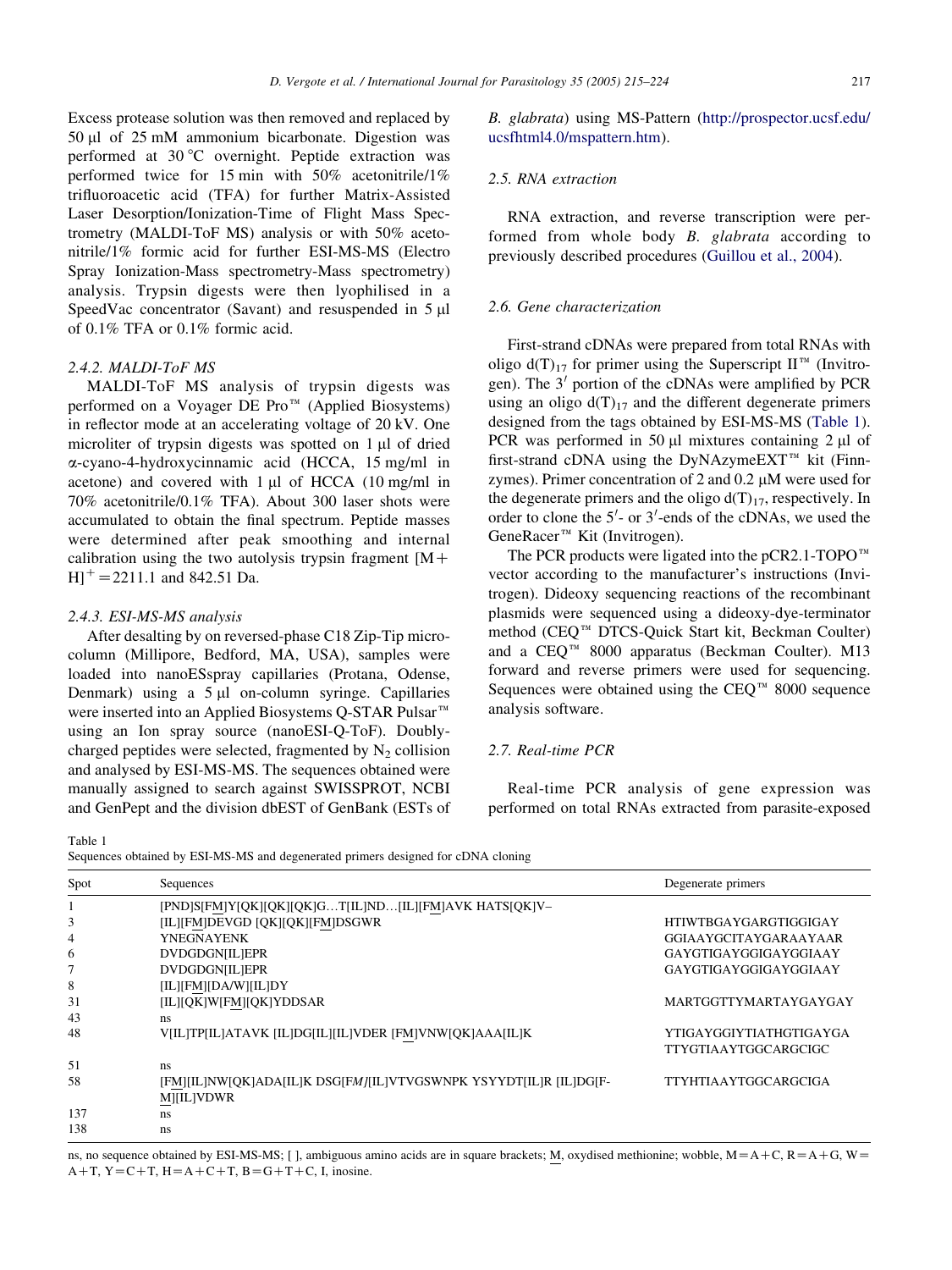Table 2 Specific primers used for real time PCR

| Gene                | Primer name and sequence                |
|---------------------|-----------------------------------------|
| RiboS <sub>19</sub> | R19F1: TTCTGTTGCTCGCCAC                 |
|                     | R <sub>19R1</sub> : CCTGTATTTGCATCCTGTT |
| SPOT <sub>1</sub>   | S1F1: CCATGTTGAAGATTGCCCTAG             |
|                     | SR1: CACCATTCAAGTCAGCGGCG               |
| SPOT <sub>58</sub>  | DisS58F1: GCACTCAGCAGGAGACTAT           |
|                     | DisS58R2: GACCATTCCAATTGTAATTTTTG       |
| SPOT <sub>48</sub>  | DisS48F1: GCATTCTGCTGGAGATTTC           |
|                     | DisS48R2: TTACACCATTAGAAGTTAAGC         |
| SPOT6               | DisS6F2: ACACTAACGGAGACAATCA            |
|                     | DisS6R2: CTGATTGGTCAAGGAATCC            |
| SPOT7               | DisS7F2: CGCCGACGGTGACGG                |
|                     | DisS7R2: GGACTGGTCAAGATGGTT             |

EAF-S and CB-R snails. RNA extraction, reverse transcription, PCR and relative quantitation were performed according to previously described procedures ([Guillou](#page-8-0) [et al., 2004](#page-8-0)) with a Light cycler<sup> $m$ </sup> apparatus (Roche Molecular Biochemicals, Germany). Specific primers for real-time quantitative PCR (Table 2) were edited using the Light Cycler Probe Design<sup> $M$ </sup> Software version 1.0.

#### 3. Results

# 3.1. Differentially represented proteins in plasma from susceptible and resistant strains

The 2D electrophoretic profiles of plasmatic proteins of CB-R and EAF-S strains is illustrated in [Fig. 1A](#page-4-0). Image analysis revealed 197 plasmatic proteins on the gels. Among these spots, we selected all spots showing a differential representation greater than 2.5-fold. Statistical analysis revealed that differences observed for the following 13 spots—1, 3, 4, 6, 7, 8, 31, 43, 48, 51, 58, 137 and 138—were significant ( $P < 0.05$ ). Ten of these proteins were more represented in the plasma of susceptible snails and three were more represented in the plasma of resistant snails ([Fig. 1B](#page-4-0) and C).

In order to identify these proteins, we first performed an in-gel digestion with trypsin. Trypsic digest were then analysed by ESI-MS-MS to obtain sequence tags for these proteins ([Table 1](#page-2-0)). These sequences were compared to databases using MS-Pattern software. Sequence tags obtained for spot 1 matched with four ESTs of B. glabrata. These ESTs (accession numbers: AA547743, AA547744, AA547745 and AA547746) correspond to the  $5'$  portion of cDNAs displaying high similarities to molecules belonging to the cystatin family of protease inhibitors. For example, AA547745 displayed an E-value of  $1 \times 10^{-5}$  for a cystatin of Drosophila melanogaster (accession number: S12913). In order to better characterise the gene encoding this protein, RT-PCR experiments were performed using primers designed from the ESTs (see [Fig. 2\)](#page-5-0). From the PCR product sequenced, we designed forward primers which were used to obtained the  $3'$  portion of the cDNA. This cDNA is 459 bp in length and encodes a 117 amino acids precursor ([Fig. 2](#page-5-0)). The deduced amino acids sequence begins with a 18 residue signal peptide. The cleavage site for signal peptidase is most likely located after the serine residue preceding the glutamine in position 19 as predicted by the SignalP 3.0 server ([http://www.cbs.dtu.dk/servicesSignalP/\)](http://www.cbs.dtu.dk/services/SignalP/) and PSORT II prediction program ([http://psort.nibb.ac.jp/](http://psort.nibb.ac.jp/form2.html) [form2.html\)](http://psort.nibb.ac.jp/form2.html). This signal peptide is directly flanked by a carboxyl-terminal 99 amino acid sequence. This protein has a calculated monoisotopic mass of 10,509.26 Da and a theoretical pI of 6.74, which are in good agreement with the position of the protein in the gel. Theoretical masses of peptides generated by the PeptideMass software ([http://](http://www.expasy.org/tools/peptide-mass.html) [www.expasy.org/tools/peptide-mass.html](http://www.expasy.org/tools/peptide-mass.html)) were compared to the experimental peptide mass fingerprint of spot 1 obtained by MALDI-ToF mass spectrometry. Four common fragments were identified covering 49% of the protein (signal peptide excluded). Combined results from cDNA cloning and mass spectrometry therefore confirmed that the spot 1 is a novel *B*. *glabrata* protein belonging to the type-2 cystatin family (Bg type-2 cystatin, GenBank accession number AY678119).

The sequence tags obtained from the other spots were insufficient to identify the other proteins using the same approach. Consequently, tags obtained from spots 3, 4, 6, 7, 31, 48 and 58 were used to design the degenerate forward primers shown in [Table 1](#page-2-0). These primers and a  $d(T)_{17}$ primer were used in RT-PCR experiments to amplify cDNA fragments corresponding to the  $3'$  portion of the genes encoding these different proteins. After cloning and sequencing, reverse primers were designed from these sequence and 5'-RACE PCR experiments were performed to obtain the complete open reading frame. cDNAs corresponding to the spots 6, 7, 48 and 58 were characterised.

cDNAs corresponding to the proteins 6 and 7 (GenBank accession numbers: AY678123 and AY678120) encode precursors displaying high degrees of similarities ([Fig. 3\)](#page-5-0). They encode two isoforms containing four EF-hand domains (detected by RPS-BLAST program, [http://www.](http://www.ncbi.nlm.nih.gov/Structure/cdd/wrpsb.cgi) [ncbi.nlm.nih.gov/Structure/cdd/wrpsb.cgi](http://www.ncbi.nlm.nih.gov/Structure/cdd/wrpsb.cgi)) characteristic of Calcium Binding Proteins (CaBPs). These precursors are highly similar to other CaBPs like calmodulins for example. Furthermore, these proteins are probably secreted as predicted by the PSORT II prediction program (<http://psort.nibb.ac.jp/form2.html>) and which is in agreement with the plasmatic location of the proteins. These two proteins were named Bg CaBP 1 (spot 6) and 2 (spot 7).

cDNAs corresponding to the proteins 48 and 58 also encode two highly similar isoforms ([Fig. 4\)](#page-6-0). Confrontation of the deduced amino acids sequence to the databank reveal high similarities to an endo-1,4- $\beta$ -mannanase of the bivalve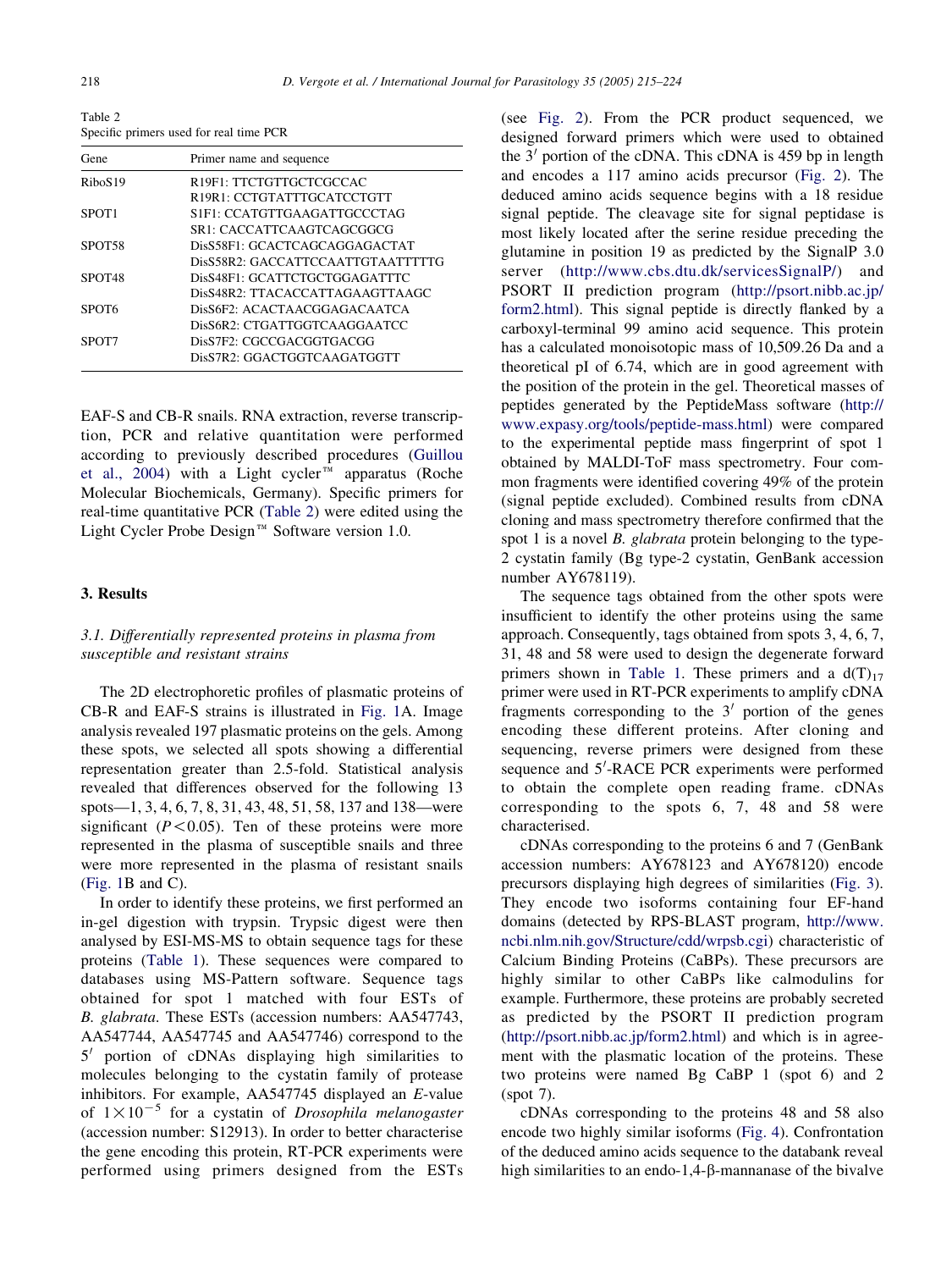<span id="page-4-0"></span>

Fig. 1. Comparison of plasmatic protein patterns from uninfected susceptible and resistant snails. (A) Silver-stained 2D gels of plasmatic proteins from Biomphalaria glabrata resistant (CB-R) and susceptible (EAF-S) snails. Molecular mass (M) calibration is indicated on the left of the gel and pI calibration on the bottom of the gel. The pI calibration was done with pI standards run in the same conditions on a separate gel. Areas containing differentially represented proteins are boxed. (B) Enlarged views of the areas of interest. Positions of differentially represented proteins are indicated by arrows. \* Spot 6 was not detected on CB-R gels. (C) Normalised volume of plasmatic proteins differentially represented between CB-R and EAF-S quantified with Progenesis™ software. The figure shows the average values obtained from three gels for each condition. \* Significant differences when using the Student t-test  $(P<0.05)$ .

Mytilus edulis (E-value =  $1 \times 10^{-106}$ , Swiss-Prot accession number Q8WPJ2, [Xu et al., 2002](#page-9-0)). These two proteins were named endo-1,4-b-mannanase 1 and 2 (GenBank accession numbers: AY678121 (S58) and AY678122 (S48)). Note that S58 is also probably secreted as predicted by the PSORT II prediction program.

# 3.2. Differential plasmatic representation of the proteins is correlated to a differential transcription level between the two strains

The expression ratio of each gene to ribosomal protein (S19) appears substantially higher in susceptible snails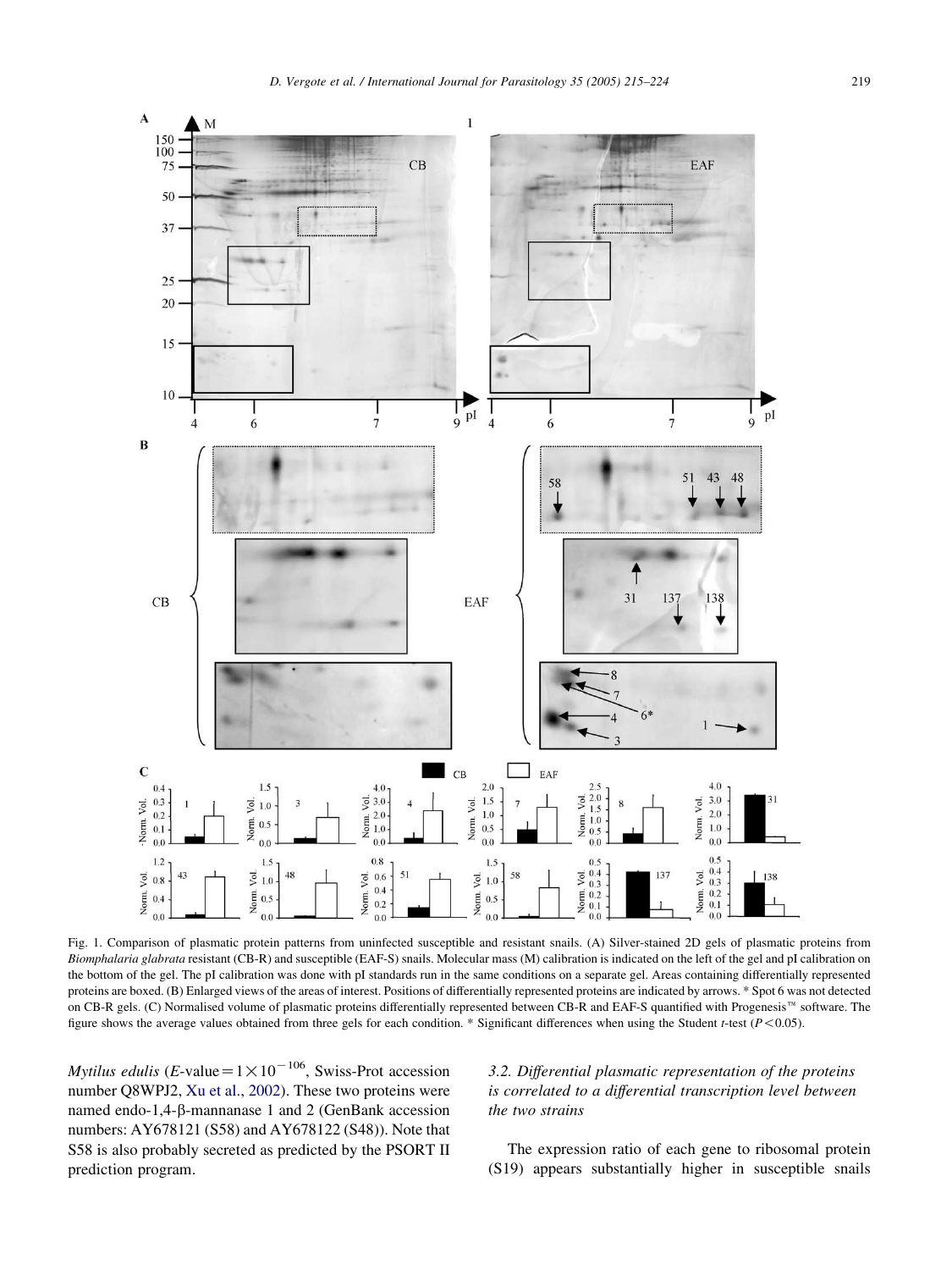<span id="page-5-0"></span>

| ccatgttgaagattgccctagttgttgttgctggctgttgtccctttcatttcaagtcagctc |   |  |    |               |              |   |     |              |         |   |                |                         |              |              |     |   |              |     |   |  |
|-----------------------------------------------------------------|---|--|----|---------------|--------------|---|-----|--------------|---------|---|----------------|-------------------------|--------------|--------------|-----|---|--------------|-----|---|--|
|                                                                 |   |  |    |               |              |   |     | $\mathbf{V}$ |         |   | $\overline{A}$ | $\overline{V}$          |              |              |     |   |              |     |   |  |
|                                                                 |   |  |    |               |              |   |     |              |         |   |                |                         |              |              |     |   |              |     |   |  |
|                                                                 |   |  |    |               | $\mathbb{P}$ |   | Y T | т            | T       | L | $\mathbb N$    | D                       | $\mathbb{P}$ | $\mathbb N$  | v   |   | $\mathbf{F}$ | A V |   |  |
| aaagcaatcaacagcttctatcagcaacaaggggacaacaacctgagaacaggagtcaaa    |   |  |    |               |              |   |     |              |         |   |                |                         |              |              |     |   |              |     |   |  |
| K                                                               |   |  |    | S             | F            | Y |     | O            | $\circ$ | G |                | N                       | Ν            | ь            | R   | т |              |     |   |  |
| attgtccacgccacatctcaggtggttgctggtgccttgtatagattcaccattcaagtc    |   |  |    |               |              |   |     |              |         |   |                |                         |              |              |     |   |              |     |   |  |
|                                                                 |   |  |    | т             |              |   |     |              |         |   |                | O V V A G A L Y R F T I |              |              |     |   |              |     | V |  |
| agcggcggaagcacgaacgaagattgtacagtagccgtctggagccgcccatggctatct    |   |  |    |               |              |   |     |              |         |   |                |                         |              |              |     |   |              |     |   |  |
| S                                                               |   |  |    | G S T N E D   |              |   |     | C            |         |   |                | T V A V W S             |              |              | R   |   |              |     | S |  |
|                                                                 |   |  |    |               |              |   |     |              |         |   |                |                         |              |              |     |   |              |     |   |  |
| G                                                               | Ν |  | EA | T Q L Q G T P |              |   |     |              |         |   | $\mathbf S$    |                         | v            | $\mathbf{A}$ | - S | A |              |     |   |  |
| gccaacttatttattgattttttttttattataagataagcttaaatctatttcaaaata    |   |  |    |               |              |   |     |              |         |   |                |                         |              |              |     |   |              |     |   |  |
| aacatttaatacggaattcaaaaaaaaaaaaaaaaaa                           |   |  |    |               |              |   |     |              |         |   |                |                         |              |              |     |   |              |     |   |  |

Fig. 2. cDNA (complete coding sequence and  $3'$  untranslated region) corresponding to the protein 1. The deduced amino acids sequence is shown in upper case letters. The precursor displays a signal sequence highlighted in pale grey. The domain shared by all cysteine protease inhibitors is boxed. The amino acids shared by type 2 cystatins are highlighted in dark grey. Fragments of the protein identified by analysis of mass spectrometry data are underlined (mass fingerprint and tags obtained by MALDI-ToF and ESI-MS-MS, respectively). Polyadenylation signal is double-underlined. The primers designed from the ESTs are indicated in italic and bold.

([Fig. 5](#page-6-0)A). These results are in agreement with the differential representation of the corresponding protein quantified using the Progenesis<sup> $m$ </sup> software [\(Fig. 5](#page-6-0)B). Therefore, differences in plasmatic protein content appear correlated with differences in expression ratios of the corresponding genes.

#### 3.3. Effect of infection on expression ratios

Expression ratio of the different genes were analysed in susceptible and resistant snails at different times (0, 3, 6, 12, 24, 48 and 96 h) post-exposure to  $E$ . *caproni* ([Fig. 6\)](#page-7-0). Expression ratios of all genes are substantially lower in uninfected resistant than in uninfected susceptible snails. A global analysis of expression ratios during the kinetics of infection reveals a significant increase of transcript levels for the different genes in resistant snails. Indeed, transcripts corresponding to proteins 1, 6, 7, 48 and 58 are 2.8, 16.9, 6.5, 5.4 and 4.8 times more abundant at different times after infection of resistant snails, respectively. In contrast, in susceptible snails, significant decreases are observed for all the genes following parasite exposure.

#### 3.4. Comparison of expression ratios in various snail tissues

To investigate tissue transcription of the genes encoding proteins 1, 6, 7, 48 and 58, quantitative PCR analyses were carried out using total RNA from the various snail tissues representative of the entire snail ([Fig. 7\)](#page-7-0). For the five genes, the highest expression ratios were observed in the albumen gland. Weak amounts of transcripts were detected in other tissues, particularly in hemocytes and head-foot for the gene encoding protein 1 and in head-foot for the gene encoding protein 7.

## 4. Discussion

Although, the importance of both humoral and cellular factors in determining the success or failure of a trematode infection has been highlighted for a number of years, past molecular studies mainly focused on the cellular effectors ([Miller et al., 2001; Raghavan et al., 2003\)](#page-9-0). Except for the highly diversified family of plasmatic fibrinogen-related proteins ([Adema et al., 1997; Zhang et al., 2004\)](#page-8-0), little is currently known on humoral factors.

As an approach to further investigate the suspected involvement of plasmatic factors in B. glabrata resistance/susceptibility to E. caproni, we compared protein patterns of plasma collected from susceptible and resistant snails. This proteomic approach revealed that 13 out of the 197 plasmatic proteins exhibited significant differences in their apparent representativity.

Characterization of the cDNA corresponding to the spot 1 has been possible by direct comparison of tags obtained by



Fig. 3. Deduced amino acid sequences and alignment of protein 6 and 7 precursors (complete and partial CDS, respectively). Conserved amino acids are highlighted in grey. Signal sequences are highlighted in dark grey. The four EF-hand domains are boxed. Theoretical trypsic fragments matching with the peptide mass fingerprint obtained after trypsic digestion of these proteins are represented in italic and bold. These matching fragments cover 39 and 56% of the protein 7 and 6, respectively (signal peptide excluded).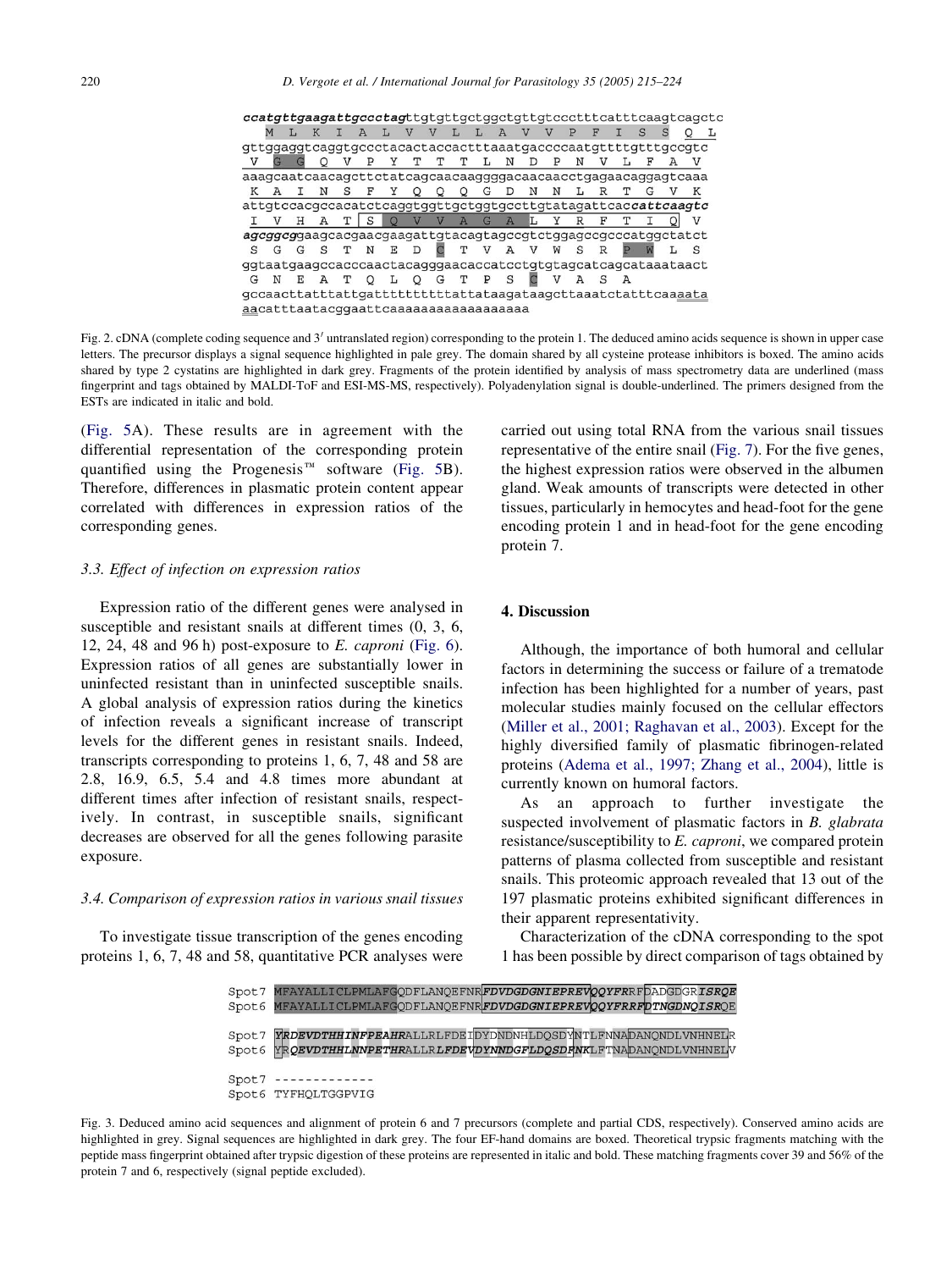<span id="page-6-0"></span>

| Spot58<br>Spot48 | MKTLITGFLVVLCTLKLVCAR <b>LAVSGNQFTYNGQR</b> IFLSGGNLPWIQYAYDFGDHQWDSR |
|------------------|-----------------------------------------------------------------------|
| Spot58<br>Spot48 | KGTFENQLTQLKNAGGNSIRLWVHIQGESTPAFDGNGYVTAPDHQGTLINDFKDMLDIAQ          |
| Spot58           | RHNILVFPTLWNAAVDODNSHRLDGFIVDWRKLOSYIDKALVPLASAVRGHPALGAWDIM          |
| Spot48           | LDGLIVDERKLOSYIDKVLTPLATAVKGHPALGAWDIM                                |
| Spot58           | NEPEGMINTDISNWDRCYDSTALKNSGAGWAGKKYSYYDTLRFINWQADAIKNVDSGFLV          |
| Spot48           | NEPEGMINPDIGNSDRCYDATALKNSGAGWAAKKYGYHDIIRFVNWOAAAIKHVDPGFLV          |
| Spot58           | TVGSWNPKSNTDQFGFVDHYSDNCLVKLGKPNGKLDFYQFHTYSYQGNFDNVSPFKHSAG          |
| Spot48           | TVGAWNPKSNTDRFGFVDHYSDACLLKGGKPNGKLDFYQVHSYSYQGNFDNVSPFKHSAG          |
| Spot58           | DYGTGKPIVVGEFWEODGGGMNIDOLFDYVYNHGYAGAWSWDLMAHGDNORGGISHIKNY          |
| Spot48           | DFGTGKPIVVGEFWEODGGGMNINOLFEYVYNHGYAGAWSWDLOAHGANORGGISHIKGL          |
| Spot58           | NWNGOIGINL                                                            |
| Spot48           | TSNGVIPINV                                                            |

Fig. 4. Deduced amino acid sequences and alignment of partial and complete CDS of proteins 48 and 58, respectively. Conserved amino acids are highlighted in pale grey. Signal sequence of protein 58 is highlighted in dark grey. Theoretical trypsic fragments matching the peptide mass fingerprint obtained after tryptic digestion of these proteins are represented in italic and bold. These matching fragments cover 48 and 45% of the proteins 48 and 58, respectively.

ESI-MS-MS to databases. This cDNA has been identified as encoding a type-2 cystatin. Cystatins are cysteine protease inhibitors that have been reported in all *phyla* of living organisms ([Abrahamson et al., 2003](#page-8-0)). They control activity of cathepsins, themselves involved in various biological processes, including immune processes ([Abrahamson et al.,](#page-8-0) [2003](#page-8-0)). Some parasites such as the nematodes Brugia malayi, Onchocerca volvulus, Acanthoceheilonema vitea or Nippostrongylus brasiliensis are known to secrete cystatins that inhibit hosts immune responses [\(Hartmann and Lucius,](#page-8-0) [2003](#page-8-0)). Whether the B. glabrata cystatin characterised here is involved in regulation of immune processes remains to be elucidated. However, its higher representativity in the plasma from susceptible snails is intriguing as it could reflect a constitutively stronger down-regulation of immunity facilitating parasite establishment in the first hours following infection.

cDNAs corresponding to the spots 6 and 7 are isoforms of a CaBP of the EF-hand type. CaBP play a key role in calcium

signaling and homeostasis. Because the CaBP identified here are extracellular proteins located in the plasma, it is more likely that they participate in calcium homeostasis. However, links between differential representation of these proteins and susceptibility/resistance may exist. A first possibility is that these proteins are involved in regulation of adhesion processes. Cellular adhesion is often calciumdependant and may be regulated by calcium-dependant molecules such as C-lectins in B. glabrata ([Duclermortier](#page-8-0) [et al., 1999](#page-8-0)). Because adhesive processes are optimal for a given concentration range of extracellular calcium ([Johansson and Soderhall, 1988\)](#page-8-0), differences in some extracellular CaBP content may result in differences in extracellular calcium concentration and therefore in differential regulation of adhesive processes. A second possibility is that these CaBP are antiparasitic. Such activity has been shown for the human plasmatic CaBP, Calgranuline C. This protein: (i) is one of the initiation factors of S. mansoniinduced granulomas ([Yang et al., 1997](#page-9-0)); (ii) is involved in



Fig. 5. Differential abundance of transcripts (A) and the corresponding plasmatic proteins (B) in the resistant CB-R (dark boxes) and susceptible EAF-S (light boxes) uninfected snails. (A) Transcript ratios were determined using real-time quantitative PCR and are expressed relative to S19 (ratio/S19). Each histogram is the average value of triplicates. (B) Normalised volumes (volume of each spot/all spot volumes added) of plasmatic proteins calculated with the Progenesis<sup>™</sup> software. Histograms represent the average values from three gels. \*, not detected.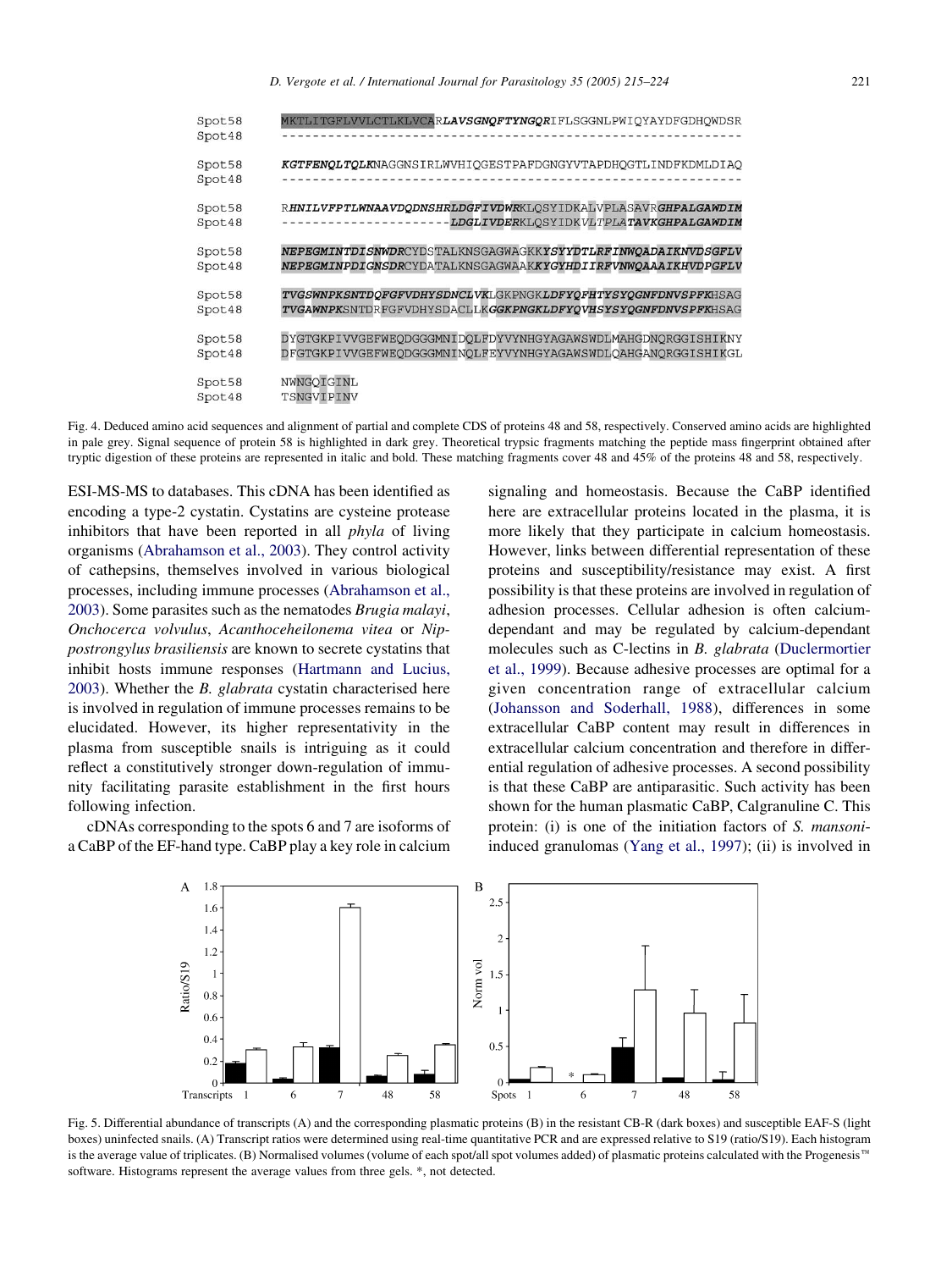<span id="page-7-0"></span>

Fig. 6. Ratios of transcripts corresponding to spots 1 (A), 6 (B), 7 (C), 48 (D) and 58 (E) in the resistant CB-R (dark boxes) and susceptible EAF-S (light boxes) infected snails at different times post-exposure. Ratios were determined using real-time quantitative PCR and are expressed relatively to S19 expression levels (ratio/S19). Each histogram is the average value of triplicates  $\pm$  SD.

the inflammatory response against O. volvulus [\(Marti](#page-8-0) [et al., 1996\)](#page-8-0) and; (iii) shows a filaricidal action against B. malayi ([Gottsch et al., 1999](#page-8-0)). In our model, the massive induction of the gene encoding protein 6 in resistant snails 12 h p.i. could directly participate to the elimination of this parasite.

Two other cDNAs corresponding to spots 48 and 58 encode two isoforms of an endo-1,4-B-mannanase which displays significant similarities with a mannanase from Mytilus edulis ([Xu et al., 2002](#page-9-0)). This type of molecule randomly cleaves within the  $\beta$ -1,4-mannan main chain of galactomannan, glucomannan, galactoglucomannan and mannan. It has been purified from a range of plants, fungi, and bacteria, and has been reported in gastropod snails such as Pomacea insularus and Littorina brevicula [\(Yamaura](#page-9-0) [et al., 1997; Yamaura et al., 1996\)](#page-9-0). Mannanases could be involved in the B. glabrata/E. caproni interactions as carbohydrates are known to participate to helminth immune-evasion strategies [\(Harnett and Harnett, 2001;](#page-8-0) [Haslam et al., 2001; Khoo and Dell, 2001](#page-8-0)). For example, previous results suggested that a glycosylated polypeptide was at least partly responsible for the immunosuppressive activity of E. caproni ES products on B. glabrata hemocytes ([Humbert and Coustau, 2001](#page-8-0)). Such glycosidases could



Fig. 7. Ratios of transcripts corresponding to spots 1, 6, 7, 48 and 58 in tissues of Biomphalaria glabrata: AB, albumen gland; Hem, hemocytes; HF, head foot; Hep, hepato-pancreas. Ratios were determined using real-time quantitative PCR and are shown relative to S19 levels (ratio/S19). Each histogram is the average value of triplicates  $\pm$  SD.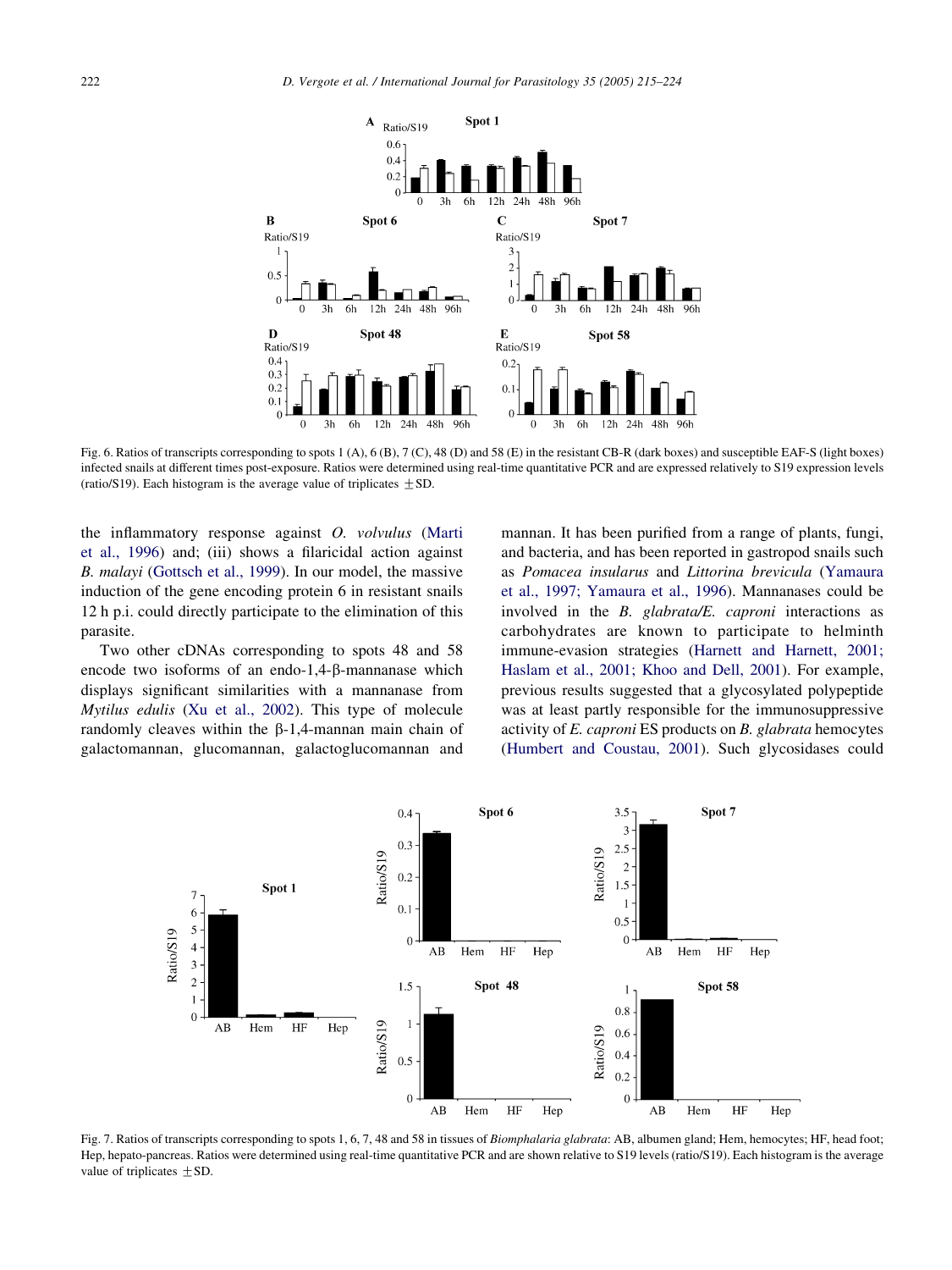<span id="page-8-0"></span>therefore modify the structure of parasite molecules (whether secreted or surface-exposed) and their interactions with host factors. This hypothesis may be supported by previous observations showing that S. mansoni-susceptible B. glabrata exhibit a higher  $\beta$ -D-mannosidase activity than resistant snails ([Zelck, 1999](#page-9-0)).

Expression studies of these five candidate genes showed that the transcript content of all candidates are stable in susceptible snails following infection, while they increase significantly in exposed resistant snails. For the gene corresponding to protein 6, we note a significant increase of transcripts level especially 12 h p.i. whereas transcription is quite stable in susceptible snails.

As high transcript levels of these genes are observed in the albumen gland, all the differences observed between susceptible and resistant snails could be linked to a differential regulation of genes expressed by this organ. In molluscs, the albumen gland is considered as an accessory sexual gland involved in the synthesis of various compounds like galactogen necessary for egg development ([Wijdenes et al., 1983\)](#page-9-0). Nevertheless, this organ is also involved in the production of defense effectors like agglutinins in planorbid snails [\(Michelson and Dubois,](#page-9-0) [1977; Stein and Basch, 1979; Boswell and Bayne, 1984](#page-9-0)) or antimicrobial proteins in oposthobranchs gastropods (Iijima et al., 1994; Takamatsu et al., 1995). Our results further support the idea that the albumen gland may play a significant role in snail immune response.

In conclusion, this first proteomic approach has been successful in identifying secreted proteins that were differentially represented in the plasma from E. capronisusceptible and—resistant B. glabrata. Molecular characterization of the corresponding genes provided informative data on the potential functions of these proteins. According to these predicted functions, various assumptions can be made on their potential involvement in susceptibility/resistance processes. Future functional studies are needed to clarify the role of these genes in the host-parasite interaction. Interestingly, our results also showed that these genes are mainly expressed in the albumen gland and raise the question of the potential importance of this organ in processes underlying susceptibility/resistance to E. caproni. In order to elucidate the role of the albumen gland in defense and/or resistance processes, future studies will focus on genes expressed by this organ in susceptible and resistant snails after infection.

#### Acknowledgements

This work was supported by the CNRS. The Proteomics facility used in this study was funded by the European Community (FEDER) the Région Nord-Pas de Calais (France), the CNRS, the Génopole of Lille and the Université des Sciences et technologies de Lille.

#### References

- Abrahamson, M., Alvarez-Fernandez, M., Nathanson, C.M., 2003. Cystatins. Biochem. Soc. Symp., 179–199.
- Adema, C.M., Hertel, L.A., Miller, R.D., Loker, E.S., 1997. A family of fibrinogen-related proteins that precipitates parasite-derived molecules is produced by an invertebrate after infection. Proc. Natl Acad. Sci. USA 94, 8691–8696.
- Ataev, G.L., Coustau, C., 1999. Cellular response to Echinostoma caproni infection in Biomphalaria glabrata strains selected for susceptibility/resistance. Dev. Comp. Immunol. 23, 187–198.
- Boswell, C.A., Bayne, C.J., 1984. Isolation, characterization and functional assessment of a hemagglutinin from the plasma of Biomphalaria glabrata, intermediate host of Schistosoma mansoni. Dev. Comp. Immunol. 8, 559–568.
- Duclermortier, P., Lardans, V., Serra, E., Trottein, F., Dissous, C., 1999. Biomphalaria glabrata embryonic cells express a protein with a domain homologous to the lectin domain of mammalian selectins. Parasitol. Res. 85, 481–486.
- Gottsch, J.D., Eisinger, S.W., Liu, S.H., Scott, A.L., 1999. Calgranulin C has filariacidal and filariastatic activity. Infect. Immun. 67, 6631–6636.
- Guillou, F., Mitta, G., Dissous, C., Pierce, R., Coustau, C., 2004. Use of individual polymorphism to validate potential functional markers: case of a candidate lectin (BgSel) differentially expressed in susceptible and resistant strains of Biomphalaria glabrata. Comp. Biochem. Physiol. B Biochem. Mol. Biol. 138, 175–181.
- Harnett, W., Harnett, M.M., 2001. Modulation of the host immune system by phosphorylcholine-containing glycoproteins secreted by parasitic filarial nematodes. Biochim. Biophys. Acta 1539, 7–15.
- Hartmann, S., Lucius, R., 2003. Modulation of host immune responses by nematode cystatins. Int. J. Parasitol. 33, 1291–1302.
- Haslam, S.M., Morris, H.R., Dell, A., 2001. Mass spectrometric strategies: providing structural clues for helminth glycoproteins. Trends Parasitol. 17, 231–235.
- Humbert, E., Coustau, C., 2001. Refractoriness of host haemocytes to parasite immunosuppressive factors as a putative resistance mechanism in the Biomphalaria glabrata-Echinostoma caproni system. Parasitology. 122, 651–660.
- Iijima, R., Kisugi, J., Yamazaki, M., 1994. Biopolymers from marine invertebrates. XIV. Antifungal property of Dolabellanin A, a putative self-defense molecule of the sea hare, Dolabella auricularia. Biol. Pharm. Bull. 17, 1144–1146.
- Jeyarasingam, U., Heyneman, D., Lim, H.K., Mansour, N., 1972. Life cycle of a new echinostome from Egypt, E. liei sp. nov. (Trematoda; Echinotomatidae). Parasitology 65, 203–222.
- Johansson, M.W., Soderhall, K., 1988. Isolation and purification of a cell adhesion factor from crayfish blood cells. J. Cell Biol. 106, 1795–1803.
- Khoo, K.H., Dell, A., 2001. Glycoconjugates from parasitic helminths: structure diversity and immunobiological implications. Adv. Exp. Med. Biol. 491, 185–205.
- Langand, J., Jourdane, J., Coustau, C., Delay, B., Morand, S., 1998. Cost of resistance, expressed as a delayed maturity, detected in the host-parasite system Biomphalaria glabrata/Echinostoma caproni. Heredity 80, 320–325.
- Leonard, P.M., Adema, C.M., Zhang, S.M., Loker, E.S., 2001. Structure of two FREP genes that combine IgSF and fibrinogen domains, with comments on diversity of the FREP gene family in the snail Biomphalaria glabrata. Gene 269, 155–165.
- Loker, E.S., Adema, C.M., 1995. Schistosomes, echinostomes and snails: comparative immunobiology. Parasitol. Today 11, 120–124.
- Marti, T., Erttmann, K.D., Gallin, M.Y., 1996. Host-parasite interaction in human onchocerciasis: identification and sequence analysis of a novel human calgranulin. Biochem. Biophys. Res. Commun. 221, 454–458.